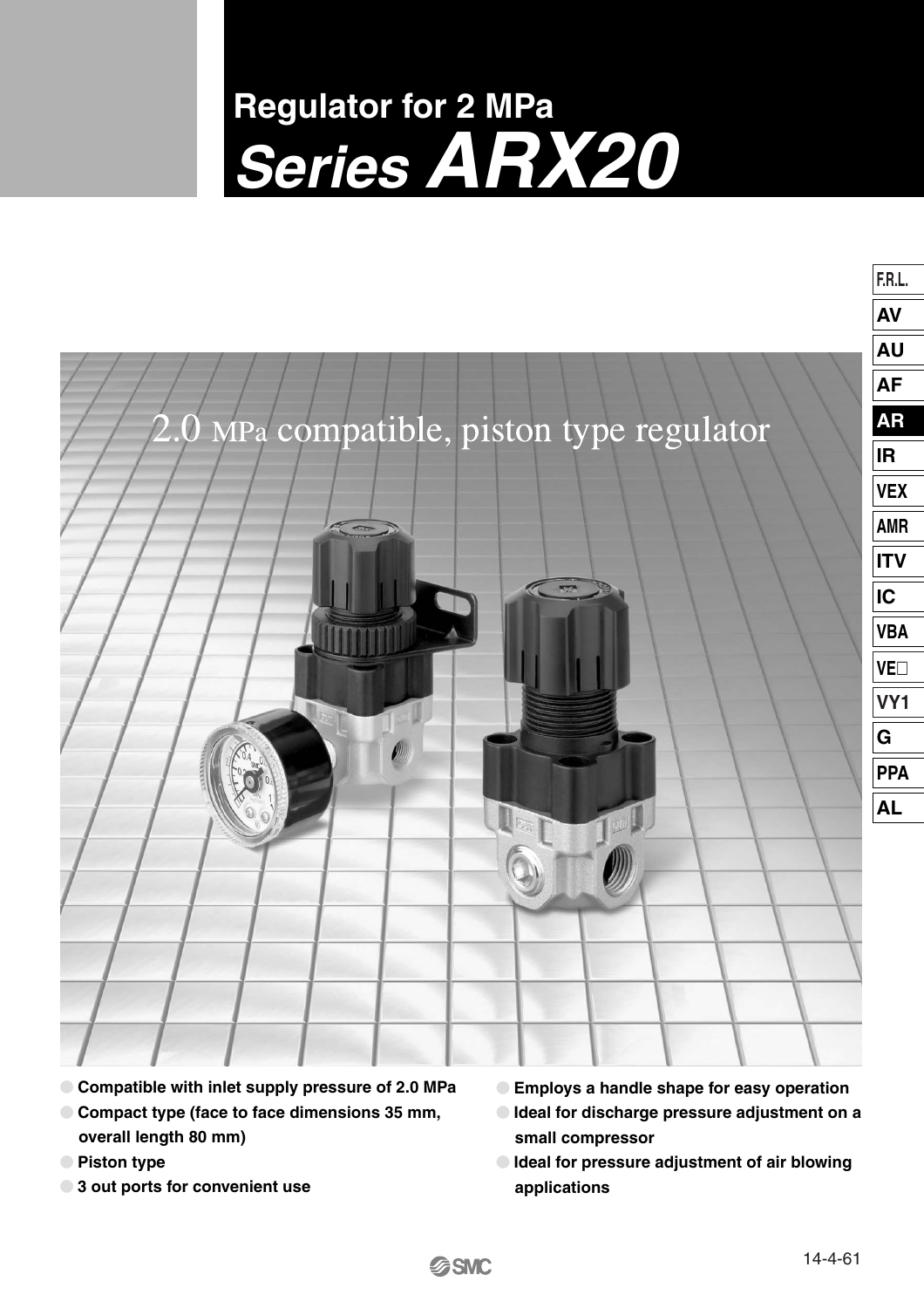

# **Regulator for 2 MPa Series ARX20**



Note 1) Compared with ARX20, ARX21 is the product which adjusting spring has only been changed. It is not the product, which does not allow the pressure more than 0.3 MPa.

Note 2) Pressure gauges are shipped together, (but not assembled).

#### **Specifications**



| Model                                   |                   | <b>ARX20</b>                         |
|-----------------------------------------|-------------------|--------------------------------------|
| Regulator construction                  |                   | Piston type regulator                |
| Relief mechanism                        |                   | Relieving type                       |
| Port size                               |                   | Rc 1/8, 1/4                          |
| Pressure gauge port size                |                   | Rc 1/8, 1/4                          |
| Proof pressure                          |                   | 3.0 MPa                              |
| Maximum operating pressure              |                   | 2.0 MPa                              |
| Regulating pressure range Standard type |                   | 0.05 to 0.85 MPa                     |
|                                         | Low pressure type | 0.05 to 0.3 MPa                      |
| Fluid                                   |                   | Air                                  |
| Ambient and fluid temperature           |                   | $-5$ to 60 $\degree$ C (No freezing) |
| Weight                                  |                   | 110 <sub>q</sub>                     |

**JIS Symbol**

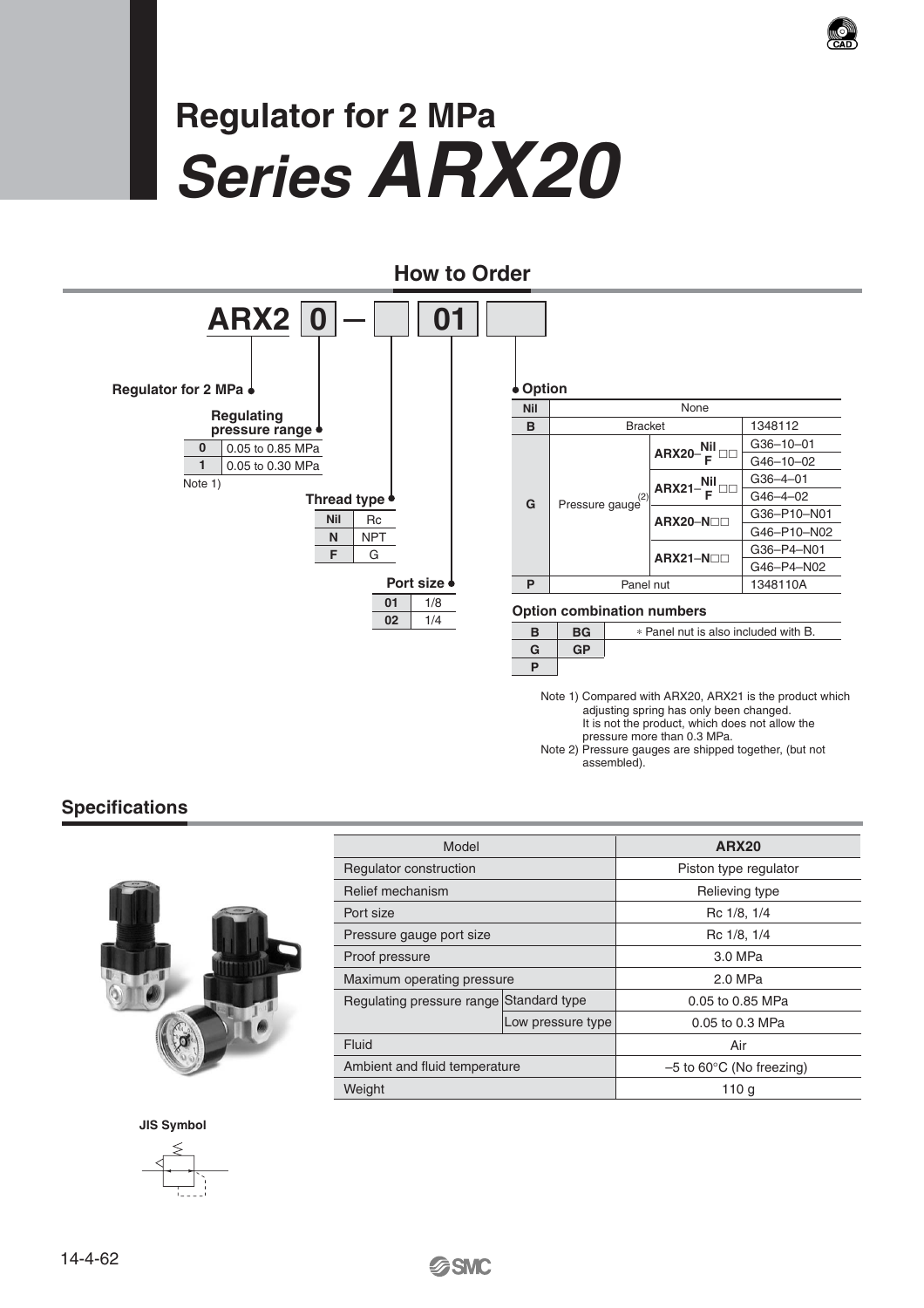#### **Flow Characteristics**

Inlet pressure: 2.0 MPa





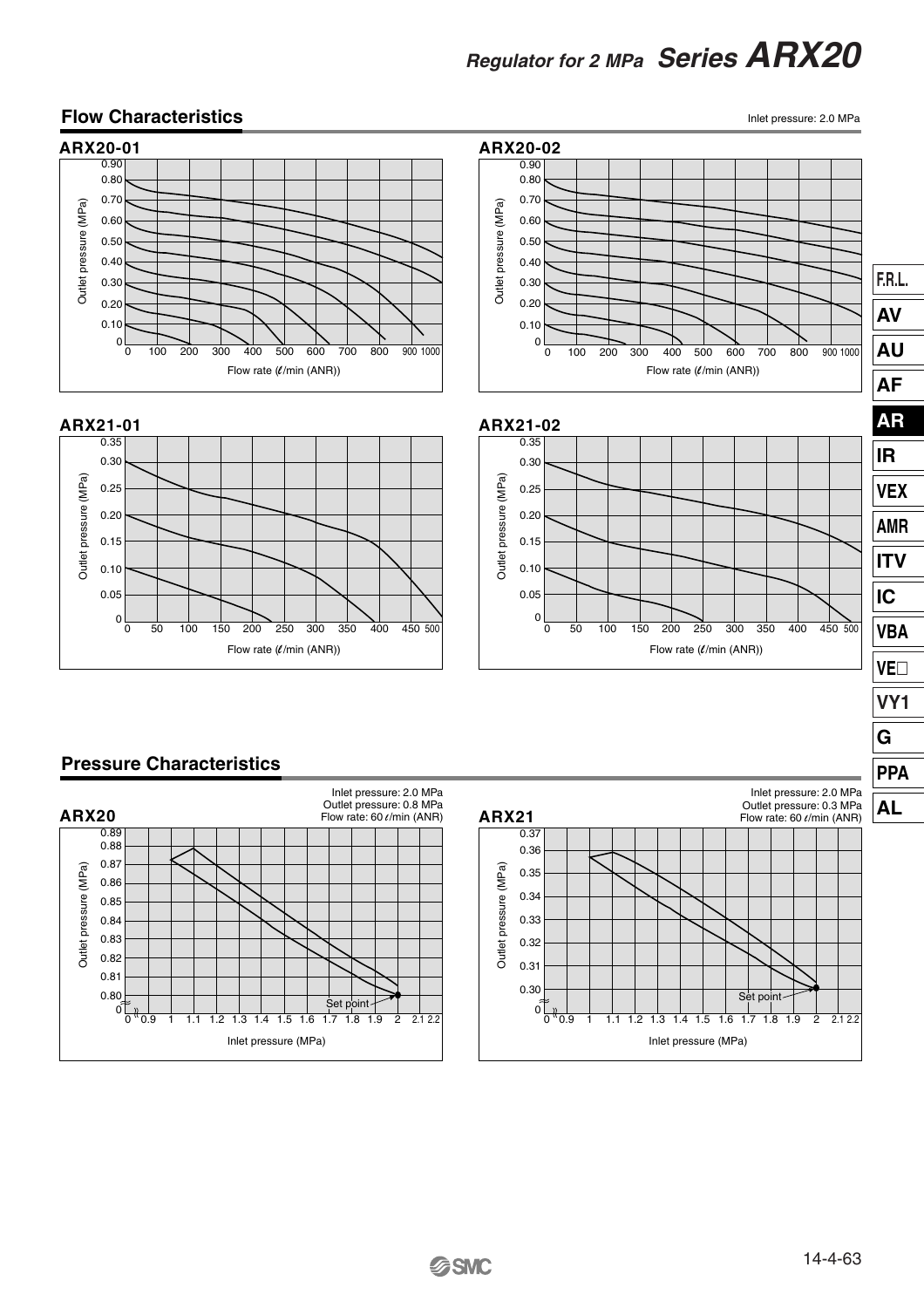# *Series ARX20*

#### **Construction**

**JIS Symbol**





| <b>Component Parts</b> |                    |            |             | <b>Replacement Parts</b> |                 |  |
|------------------------|--------------------|------------|-------------|--------------------------|-----------------|--|
| No.                    | <b>Description</b> | Material   | <b>Note</b> | No.                      | Description     |  |
|                        | Body               | ADC.       |             | 3,                       | Handle          |  |
| 2                      | Bonnet             | <b>POM</b> |             | $\left(4\right)$         | Piston assembly |  |
|                        |                    |            |             | $\sim$                   | .               |  |

| No.              | Description      | Material        | Part no.                |
|------------------|------------------|-----------------|-------------------------|
| 3)               | Handle           | <b>POM</b>      | 1348102#1               |
| $\left(4\right)$ | Piston assembly  | POM, NBR        | 1348104A                |
| 5)               | Valve            | Brass, NBR      | 1348105                 |
| $\widehat{6}$    | Valve spring     | Stainless steel | 1348109                 |
| (7)              | Adjusting spring | Steel wire      | 1348108 (For 0.85 MPa)  |
|                  |                  |                 | 1348108-1 (For 0.3 MPa) |
|                  |                  |                 |                         |

#### **Dimensions**



#### **Panel cutout dimensions**



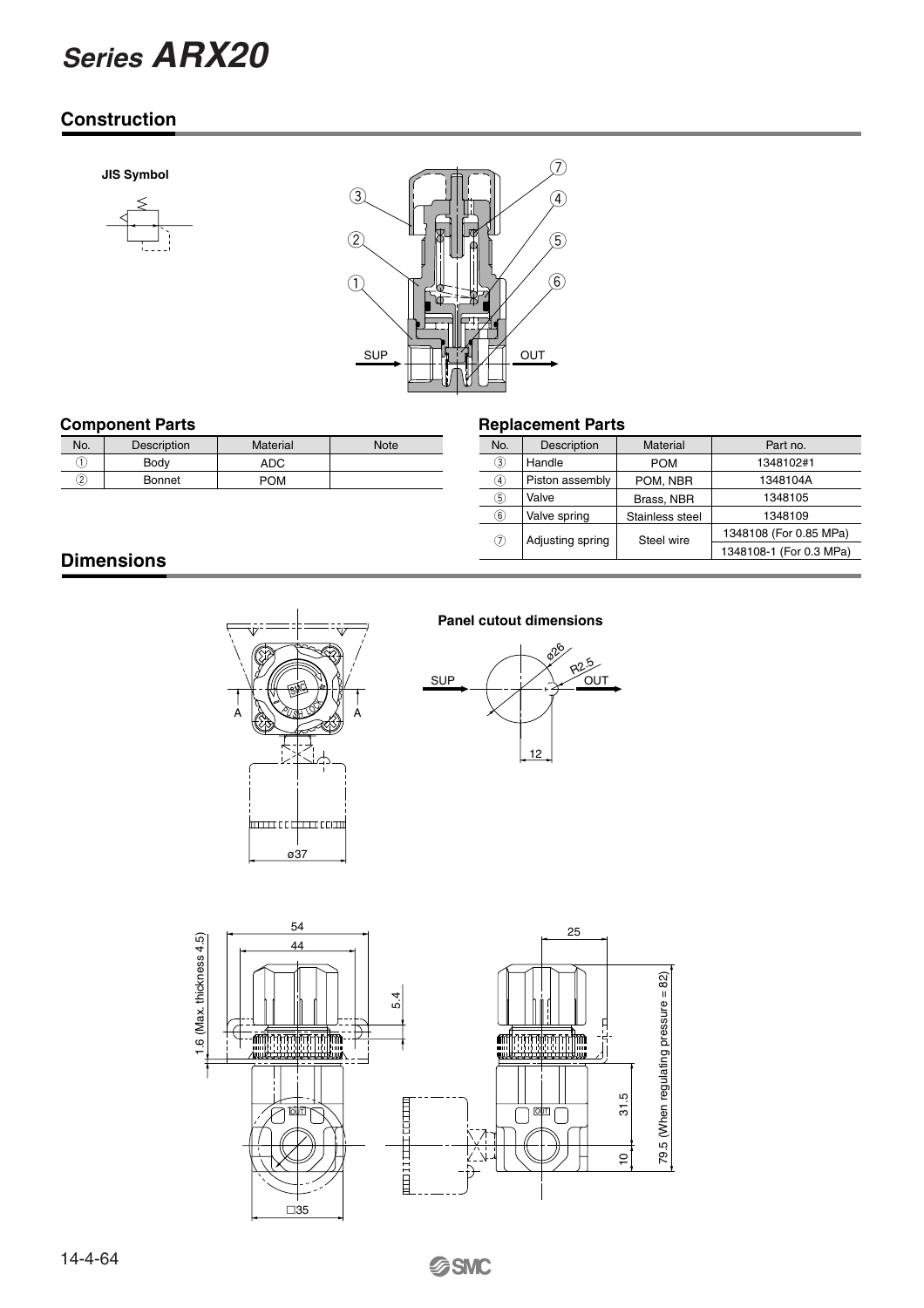#### **Option**

| <b>Panel Nut</b> |                   |  |
|------------------|-------------------|--|
| Part no.         | 1348110A          |  |
| Material         | POM, NBR (Gasket) |  |

#### **Dimensions**



∗ Install the gasket underneath the panel and bracket (bonnet side). Tighten the panel nut by hand without the use of tools.

#### **Bracket**

| Part no. | 1348112                     |
|----------|-----------------------------|
| Material | SPCC (Black zinc chromated) |

#### **Dimensions**



### **Precautions**

**Be sure to read before handling. Refer to pages 14-21-3 to 14-21-4 for Safety Instructions and Common Precautions.**

#### **Design and Selection**

## **Warning**

**1. Confirm the regulating pressure range.** 

Be sure to install safety devices in locations where output pressure above the regulating pressure range can lead to damage or malfunction of equipment in the outlet pressure side.

#### **2. Residual pressure relief without supply pressure.**

In cases where the supply pressure is removed with the downstream pressure in a low pressure setting state, it may not be possible to eliminate the downstream pressure (residual pressure relief). Provide a residual pressure relief circuit for cases in which reliable elimination of downstream pressure must be performed.

#### **Mounting**

**1. To set the correct pressure**

**Caution**

- 1)Set the pressure by increasing from a lower pressure to the desired setting, and lock the handle after the pressure is set.
- 2)Make connections after confirming the "SUP" mark which indicates the air inlet. Reversed connections will cause malfunction.

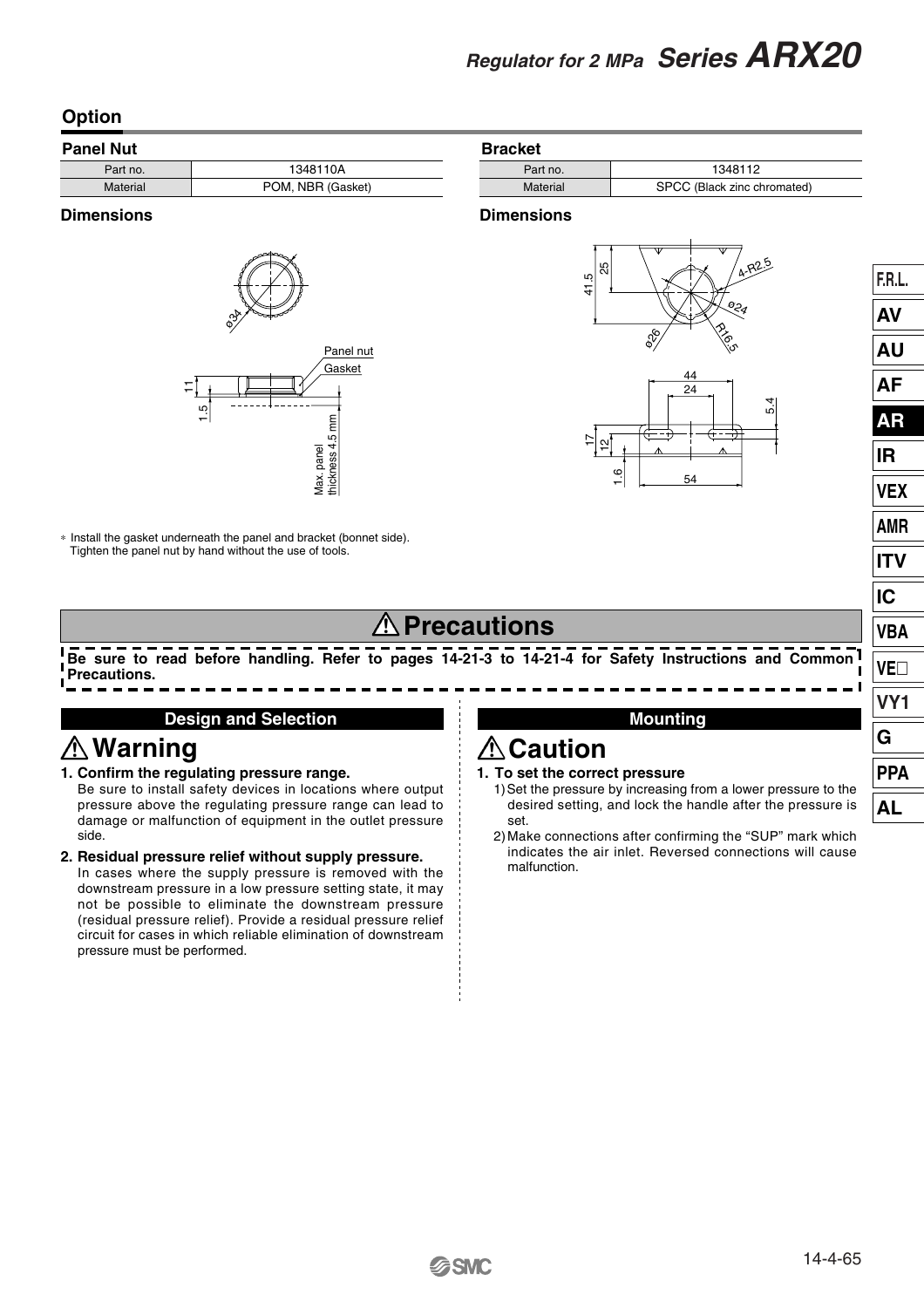# **Safety Instructions**

These safety instructions are intended to prevent a hazardous situation and/or equipment damage. These instructions indicate the level of potential hazard by labels of **"Caution", "Warning"** or **"Danger"**. To ensure safety, be sure to observe ISO 4414 Note 1), JIS B 8370 Note 2) and other safety practices.



Note 2) JIS B 8370: General Rules for Pneumatic Equipment

# **Warning**

**1. The compatibility of pneumatic equipment is the responsibility of the person who designs the pneumatic system or decides its specifications.**

Since the products specified here are used in various operating conditions, their compatibility for the specific pneumatic system must be based on specifications or after analysis and/or tests to meet your specific requirements. The expected performance and safety assurance will be the responsibility of the person who has determined the compatibility of the system. This person should continuously review the suitability of all items specified, referring to the latest catalog information with a view to giving due consideration to any possibility of equipment failure when configuring a system.

**2. Only trained personnel should operate pneumatically operated machinery and equipment.**

Compressed air can be dangerous if an operator is unfamiliar with it. Assembly, handling or repair of pneumatic systems should be performed by trained and experienced operators.

- **3. Do not service machinery/equipment or attempt to remove components until safety is confirmed.**
	- 1. Inspection and maintenance of machinery/equipment should only be performed once measures to prevent falling or runaway of the driver objects have been confirmed.
	- 2. When equipment is to be removed, confirm the safety process as mentioned above. Cut the supply pressure for this equipment and exhaust all residual compressed air in the system.
	- 3. Before machinery/equipment is restarted, take measures to prevent shooting-out of cylinder piston rod, etc.
- **4. Contact SMC if the product is to be used in any of the following conditions:**
	- 1. Conditions and environments beyond the given specifications, or if product is used outdoors.
	- 2. Installation on equipment in conjunction with atomic energy, railway, air navigation, vehicles, medical equipment, food and beverages, recreation equipment, emergency stop circuits, clutch and brake circuits in press applications, or safety equipment.
	- 3. An application which has the possibility of having negative effects on people, property, or animals, requiring special safety analysis.

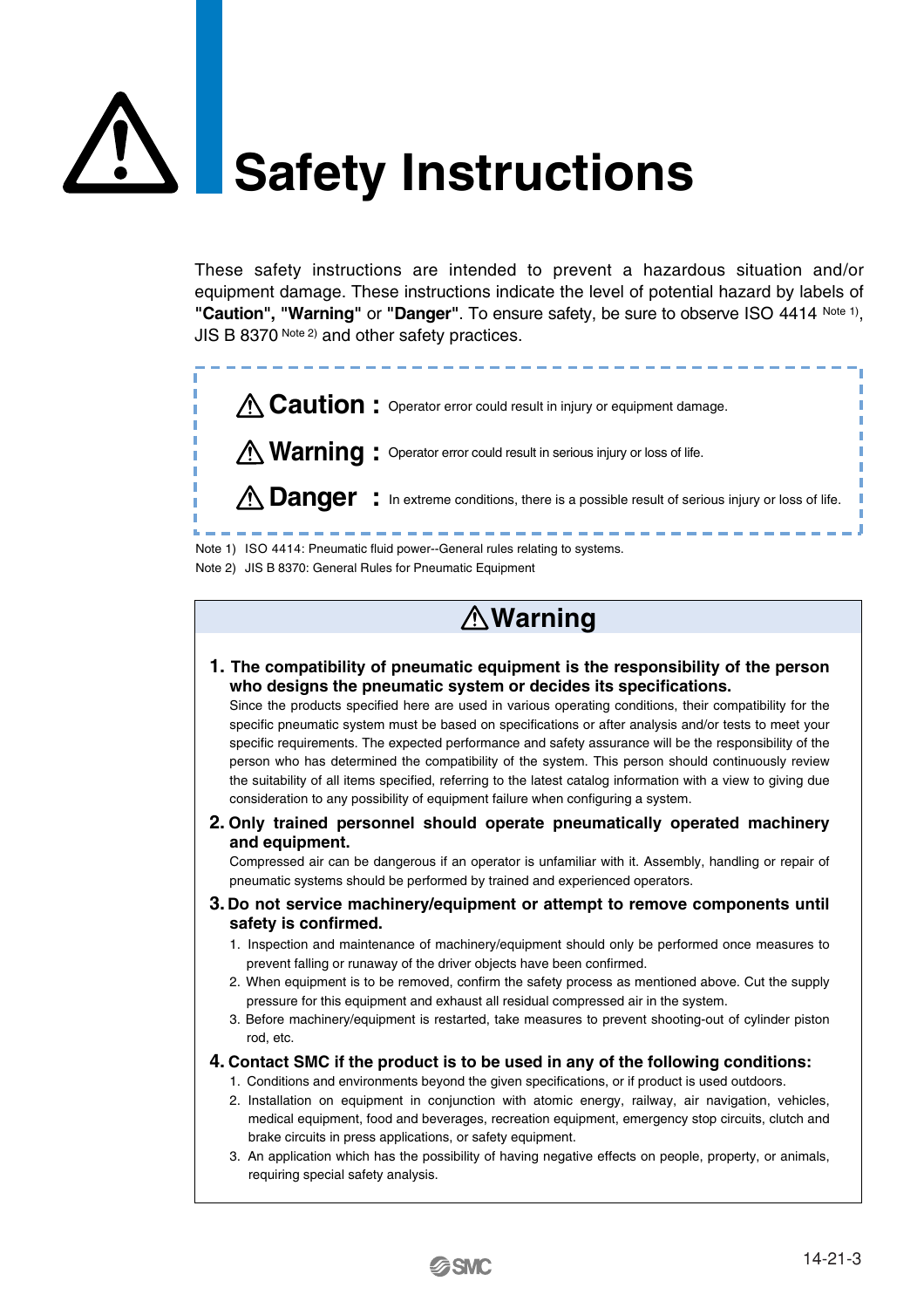# **Common Precautions**

**Be sure to read before handling.**

**For detailed precautions on every series, refer to main text.**

#### **Selection**

### **Warning**

#### **1. Confirm the specifications.**

Products represented in this catalog are designed for use in compressed air appllications only (including vacuum), unless otherwise indicated.

Do not use the product outside their design parameters. Please contact SMC when using the products in applications other than compressed air (including vacuum).

#### **Mounting**

## **Warning**

#### **1. Instruction manual**

Install the products and operate them only after reading the instruction manual carefully and understanding its contents. Also keep the manual where it can be referred to as necessary.

#### **2. Securing the space for maintenance**

When installing the products, please allow access for maintenance.

#### **3. Tightening torque**

When installing the products, please follow the listed torque specifications.

#### **Piping**

### **∆ Caution**

#### **1. Before piping**

Make sure that all debris, cutting oil, dust, etc, are removed from the piping.

#### **2. Wrapping of pipe tape**

When screwing piping or fittings into ports, ensure that chips from the pipe threads or sealing material do not get inside the piping. Also, when the pipe tape is used, leave 1.5 to 2 thread ridges exposed at the end of the threads.

#### **Air Supply**

### **Warning**

#### **1. Operating fluid**

Please consult with SMC when using the product in applications other than compressed air (including vacuum). Regarding products for general fluid, please ask SMC about applicable fluids.

#### **2. Install an air dryer, aftercooler, etc.**

Excessive condensate in a compressed air system may cause valves and other pneumatic equipment to malfunction. Installation of an air dryer, after cooler etc. is recommended.

#### **3. Drain flushing**

If condensate in the drain bowl is not emptied on a regular basis, the bowl will over flow and allow the condensate to enter the compressed air lines.

If the drain bowl is difficult to check and remove, it is recommended that a drain bowl with the auto-drain option be installed.

For compressed air quality, refer to "Air Preparation Equipment" catalog.

#### **4. Use clean air**

If the compressed air supply is contaminated with chemicals, cynthetic materials, corrosive gas, etc., it may lead to break down or malfunction.

#### **Operating Environment**

### **Warning**

- **1. Do not use in environments where the product is directly exposed to corrosive gases, chemicals, salt water, water or steam.**
- **2. Do not expose the product to direct sunlight for an extended period of time.**
- **3. Do not use in a place subject to heavy vibrations and/or shocks.**
- **4. Do not mount the product in locations where it is exposed to radiant heat.**

#### **Maintenance**

### **Warning**

#### **1. Maintenance procedures are outlined in the operation manual.**

Not following proper procedures could cause the product to malfunction and could lead to damage to the equipment or machine.

#### **2. Maintenance work**

If handled improperly, compressed air can be dangerous. Assembly, handling and repair of pneumatic systems should be performed by qualified personnel only.

#### **3. Drain flushing**

Remove drainage from air filters regularly. (Refer to the specifications.)

#### **4. Shut-down before maintenance**

Before attempting any kind of maintenance make sure the supply pressure is shut of and all residual air pressure is released from the system to be worked on.

#### **5. Start-up after maintenance and inspection**

Apply operating pressure and power to the equipment and check for proper operation and possible air leaks. If operation is abnormal, please verify product set-up parameters.

**6. Do not make any modifications to be product.** Do not take the product apart.

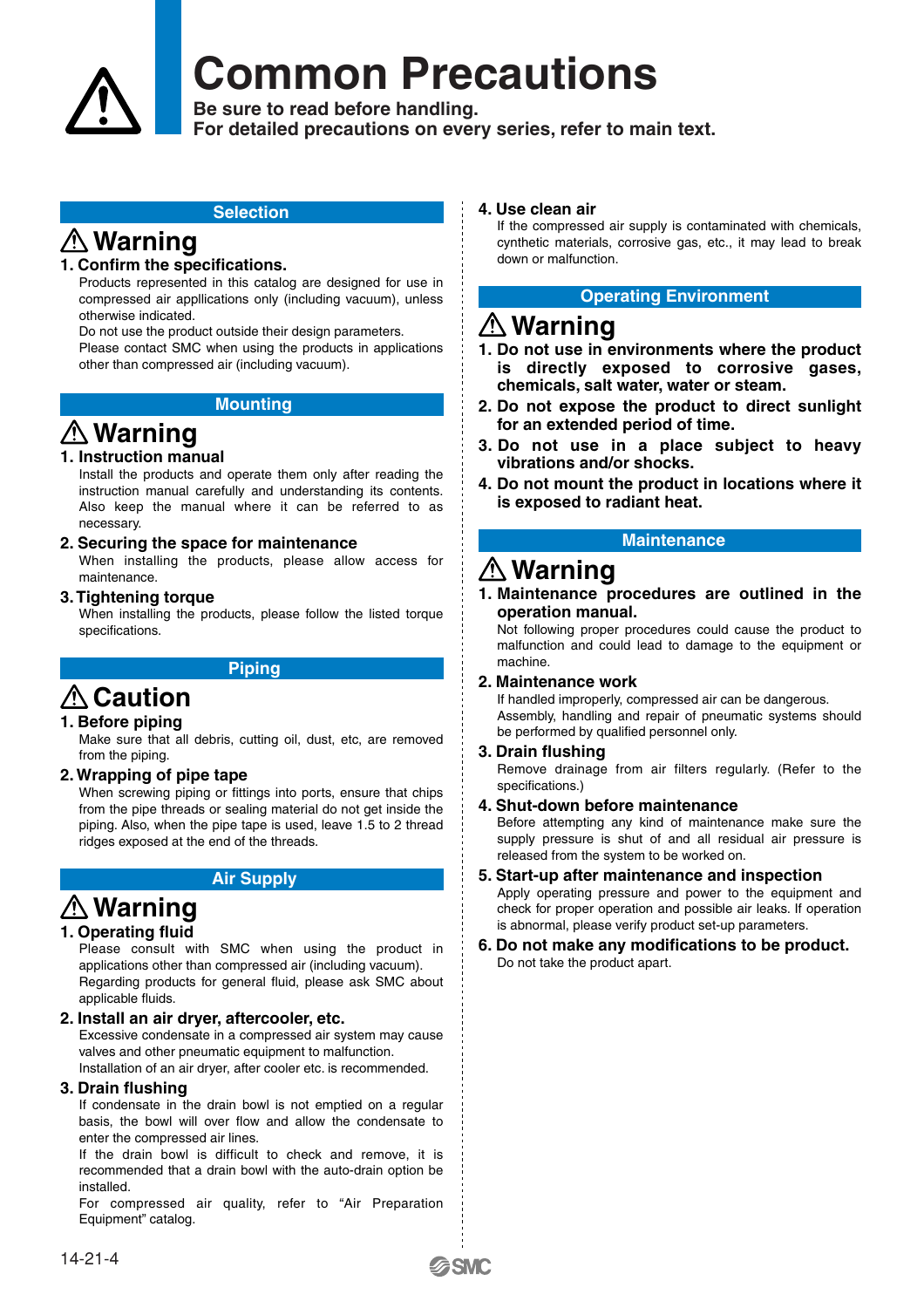# **Quality Assurance Information (ISO 9001, ISO 14001)**

### **Reliable quality of products in the global market**

To enable our customers throughout the world to use our products with even greater confidence, SMC has obtained certification for international standards "ISO 9001" and "ISO 14001", and created a complete structure for quality assurance and environmental controls. SMC products pursue to meet its customers' expectations while also considering company's contribution in society.



**SMC's quality control system**

**Quality control activities**

#### **Quality management system ISO 9001**

This is an international standard for quality control and quality assurance. SMC has obtained a large number of certifications in Japan and overseas, providing assurance to our customers throughout the world.



#### **Environmental management system ISO 14001**

This is an international standard related to environmental management systems and environmental inspections. While promoting environmentally friendly automation technology, SMC is also making diligent efforts to preserve the environment.

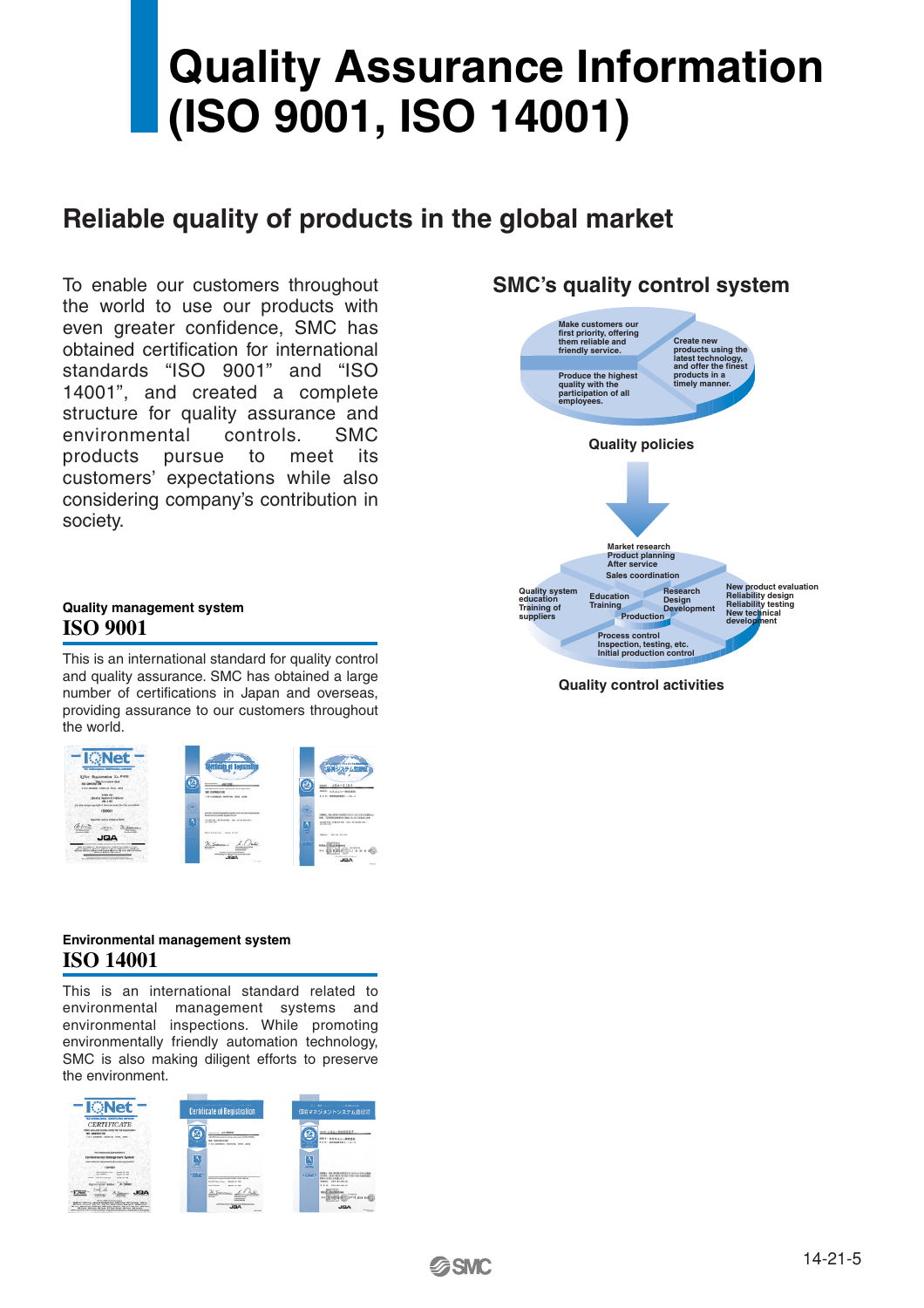# **SMC Product Conforming to Inter**

SMC products complying with EN/ISO, CSA/UL standards are supporting



The CE mark indicates that machines and components meet essential requirements of all the EC Directives applied.

It has been obligatory to apply CE marks indicating conformity with EC Directives when machines and components are exported to the member Nations of the EU.

Once "A manufacturer himself" declares a product to be safe by means of CE marking (declaration of conformity by manufacturer), free distribution inside the member Nations of the EU is permissible.

#### **CE Mark**

SMC provides CE marking to products to which EMC and Low Voltage Directives have been applied, in accordance with CETOP (European hydraulics and pneumatics committee) guide lines.

#### **As of February 1998, the following 18 countries will be obliged to conform to CE mark legislation**

Iceland, Ireland, United Kingdom, Italy, Austria, Netherlands, Greece, Liechtenstein, Sweden, Spain, Denmark, Germany, Norway, Finland, France, Belgium, Portugal, Luxembourg

#### ■ **EC Directives and Pneumatic Components**

#### **• Machinery Directive**

The Machinery Directive contains essential health and safety requirements for machinery, as applied to industrial machines e.g. machine tools, injection molding machines and automatic machines. Pneumatic equipment is not specified in Machinery Directive. However, the use of SMC products that are certified as conforming to EN Standards, allows customers to simplify preparation work of the Technical Construction File required for a Declaration of Conformity.

#### **• Electromagnetic Compatibility (EMC) Directive**

The EMC Directive specifies electromagnetic compatibility. Equipment which may generate electromagnetic interference or whose function may be compromised by electromagnetic interference is required to be immune to electromagnetic affects (EMS/immunity) without emitting excessive electromagnetic affects (EMI/emission).

#### **• Low Voltage Directive**

This directive is applied to products, which operate above 50 VAC to 1000 VAC and 75 VDC to 1500 VDC operating voltage, and require electrical safety measures to be introduced.

#### **• Simple Pressure Vessels Directive**

This directive is applied to welded vessels whose maximum operating pressure (PS) and volume of vessel (V) exceed 50 bar/L. Such vessels require EC type examination and then CE marking.

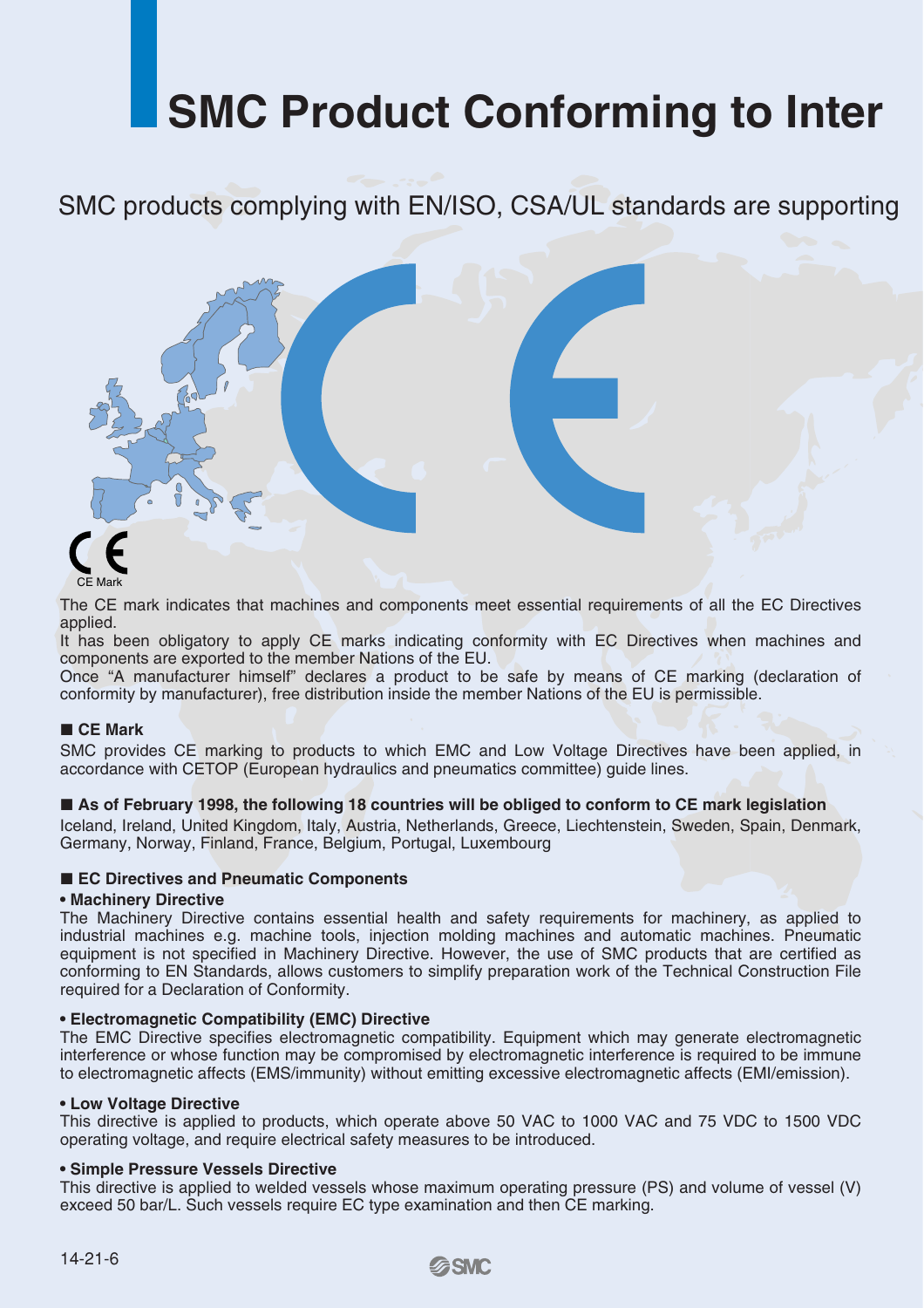# **national Standards**

you to comply with EC directives and CSA/UL standards.



#### **CSA Standards & UL Standards**

UL and CSA standards have been applied in North America (U.S.A. and Canada) symbolizing safety of electric products, and are defined to mainly prevent danger from electric shock or fire, resulting from trouble with electric products. Both UL and CSA standards are acknowledged in North America as the first class certifying body. They have a long experience and ability for issuing product safety certificate. Products approved by CSA or UL standards are accepted in most states and governments beyond question.

Since CSA is a test certifying body as the National Recognized Testing Laboratory (NRTL) within the jurisdiction of Occupational Safety and Health Administration (OSHA), SMC was tested for compliance with CSA Standards and UL Standards at the same time and was approved for compliance with the two Standards. The above CSA NRTL/C logo is described on a product label in order to indicate that the product is approved by CSA and UL Standards.

#### ■ **TSSA (MCCR) Registration Products**

TSSA is the regulation in Ontario State, Canada. The products that the operating pressure is more than 5 psi (0.03 MPa) and the piping size is bigger than 1 inch. fall into the scope of TSSA regulation.

**Products conforming to CE Standard**

# **With CE symbol for simple visual recognition**

In this catalog each accredited product series is indicated with a CE mark symbol. However, in some cases, every available models may not meet CE compliance. Please visit our web site for the latest selection of available models with CE mark.

#### **http://www.smcworld.com**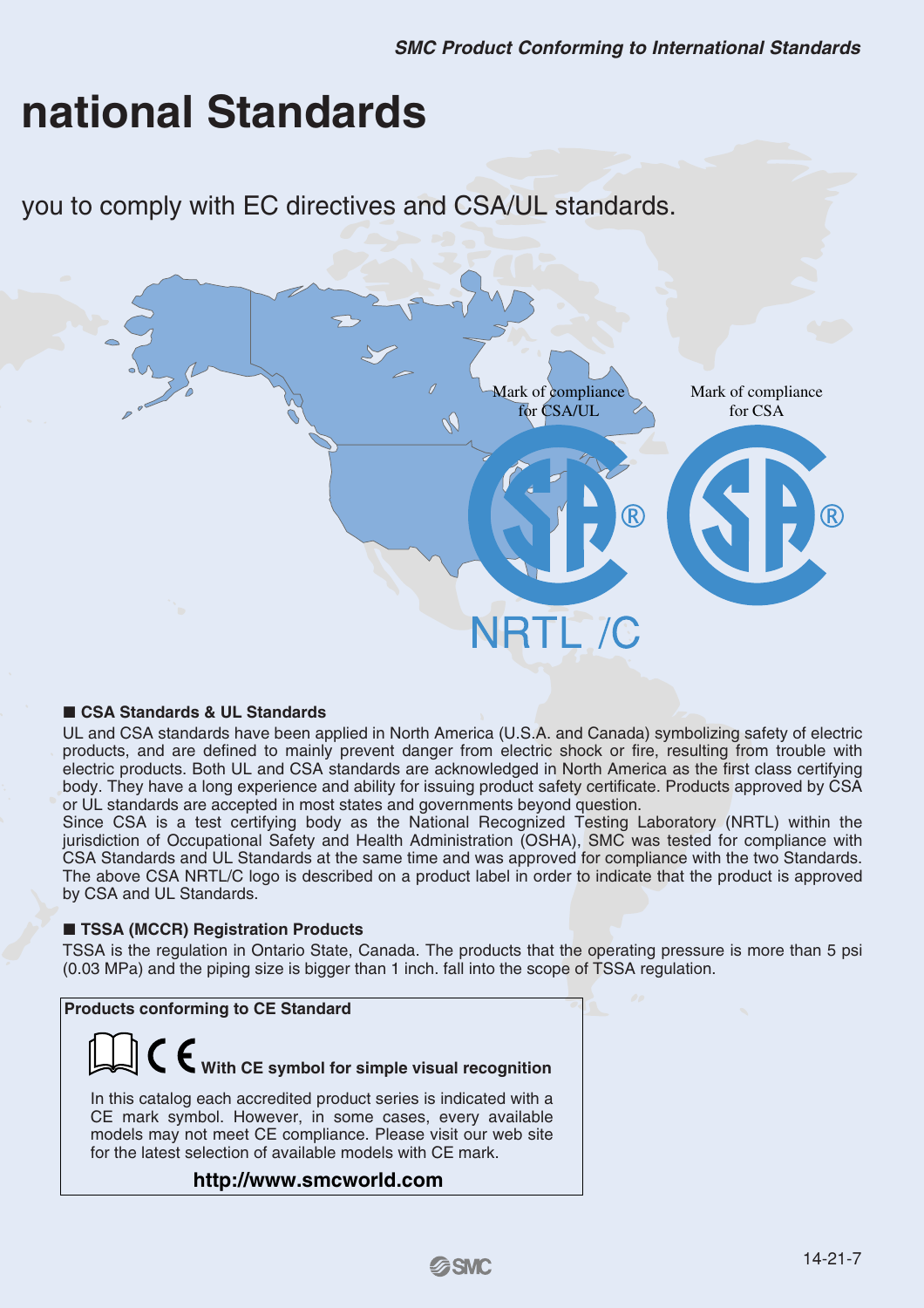# **SMC's Global Service Network**



#### **America Europe**

U.S.A. **SMC Corporation of America** 3011 North Franklin Road Indianapolis, IN 46226, U.S.A. TEL: 317-899-4440 FAX: 317-899-3102

CANADA **SMC Pneumatics (Canada) Ltd.** 6768 Financial Drive Mississauga, Ontario, L5N 7J6 Canada TEL: 905-812-0400 FAX: 905-812-8686

MEXICO **SMC Corporation (Mexico), S.A. DE C.V.** Carr. Silao-Trejo K.M. 2.5 S/N, Predio San Jose del Duranzo C.P. 36100, Silao, Gto., Mexico TEL: 472-72-2-55-00 FAX: 472-72-2-59-44/2-59-46

CHILE **SMC Pneumatics (Chile) S.A.** Av. La Montaña 1,115 km. 16,5 P. Norte Parque Industrial Valle Grande, Lampa Santiago, Chile TEL: 02-270-8600 FAX: 02-270-8601

ARGENTINA **SMC Argentina S.A.** Teodoro Garcia 3860 (1427) Buenos Aires, Argentina TEL: 011-4555-5762 FAX: 011-4555-5762

BOLIVIA **SMC Pneumatics Bolivia S.R.L.** Avenida Beni Numero 4665 Santa Cruz de la Sierra-Casilla de Correo 2281, Bolivia TEL: 591-3-3428383 FAX: 591-3-3449900

VENEZUELA **SMC Neumatica Venezuela S.A.**  Apartado 40152, Avenida Nueva Granada, Edificio Wanlac, Local 5, Caracas 1040-A, Venezuela TEL: 2-632-1310 FAX: 2-632-3871

PERU (Distributor) **IMPECO Automatizacion Industrial S.A.**  AV. Canevaro 752, Lince, Lima, Peru TEL: 1-471-6002 FAX: 1-471-0935

URUGUAY (Distributor) **BAKO S.A.**  Galicia 1650 esq. Gaboto C.P. 11200, Montevideo, Uruguay TEL: 2-401-6603 FAX: 2-409-4306

BRAZIL **SMC Pneumaticos Do Brasil Ltda.** Rua. Dra. Maria Fidelis, nr. 130, Jardim Piraporinha-Diadema-S.P. CEP: 09950-350, Brasil TEL: 11-4051-1177 FAX: 11-4071-6636

COLOMBIA (Distributor) **Airmatic Ltda.** Calle 18 69-05 Apart. Aereo 081045 Santa Fe de Bogotá, Colombia TEL: 1-424-9240 FAX: 1-424-9260

U.K. **SMC Pneumatics (U.K.) Ltd.** Vincent Avenue, Crownhill, Milton Keynes, MK8 0AN, Backinghamshire, U.K. TEL: 01908-563888 FAX: 01908-561185

GERMANY **SMC Pneumatik GmbH** Boschring 13-15 D-63329 Egelsbach, Germany TEL: 06103-4020 FAX: 06103-402139

ITALY **SMC Italia S.p.A.** Via Garibaldi 62 I-20061 Carugate Milano, Italy TEL: 02-9271365 FAX: 02-9271365

FRANCE **SMC Pneumatique S.A.** 1 Boulevard de Strasbourg, Parc Gustave Eiffel, Bussy Saint Georges, F-77600 Marne La Vallee Cedex 3 France TEL: 01-64-76-10-00 FAX: 01-64-76-10-10

SWEDEN **SMC Pneumatics Sweden AB** Ekhagsvägen 29-31, S-141 05 Huddinge, Sweden TEL: 08-603-07-00 FAX: 08-603-07-10

SWITZERLAND **SMC Pneumatik AG** Dorfstrasse 7, Postfach 117, CH-8484 Weisslingen, Switzerland TEL: 052-396-3131 FAX: 052-396-3191

AUSTRIA **SMC Pneumatik GmbH (Austria)** Girakstrasse 8, A-2100 Korneuburg, Austria TEL: 0-2262-6228-0 FAX: 0-2262-62285

SPAIN **SMC España, S.A.** Zuazobidea 14 Pol. Ind. Júndiz 01015 Vitoria, Spain TEL: 945-184-100 FAX: 945-184-510

IRELAND **SMC Pneumatics (Ireland) Ltd.** 2002 Citywest Business Campus, Naas Road, Saggart, Co. Dublin, Ireland TEL: 01-403-9000 FAX: 01-466-0385

NETHERLANDS (Associated company) **SMC Pneumatics BV** De Ruyterkade 120, NL-1011 AB Amsterdam, Netherlands TEL: 020-5318888 FAX: 020-5318880

GREECE (Distributor) **S.Parianopoulos S.A.** 7, Konstantinoupoleos Street 11855 Athens, Greece TEL: 01-3426076 FAX: 01-3455578

DENMARK **SMC Pneumatik A/S** Knudsminde 4 B DK-8300 Odder, Denmark TEL: 70252900 FAX: 70252901